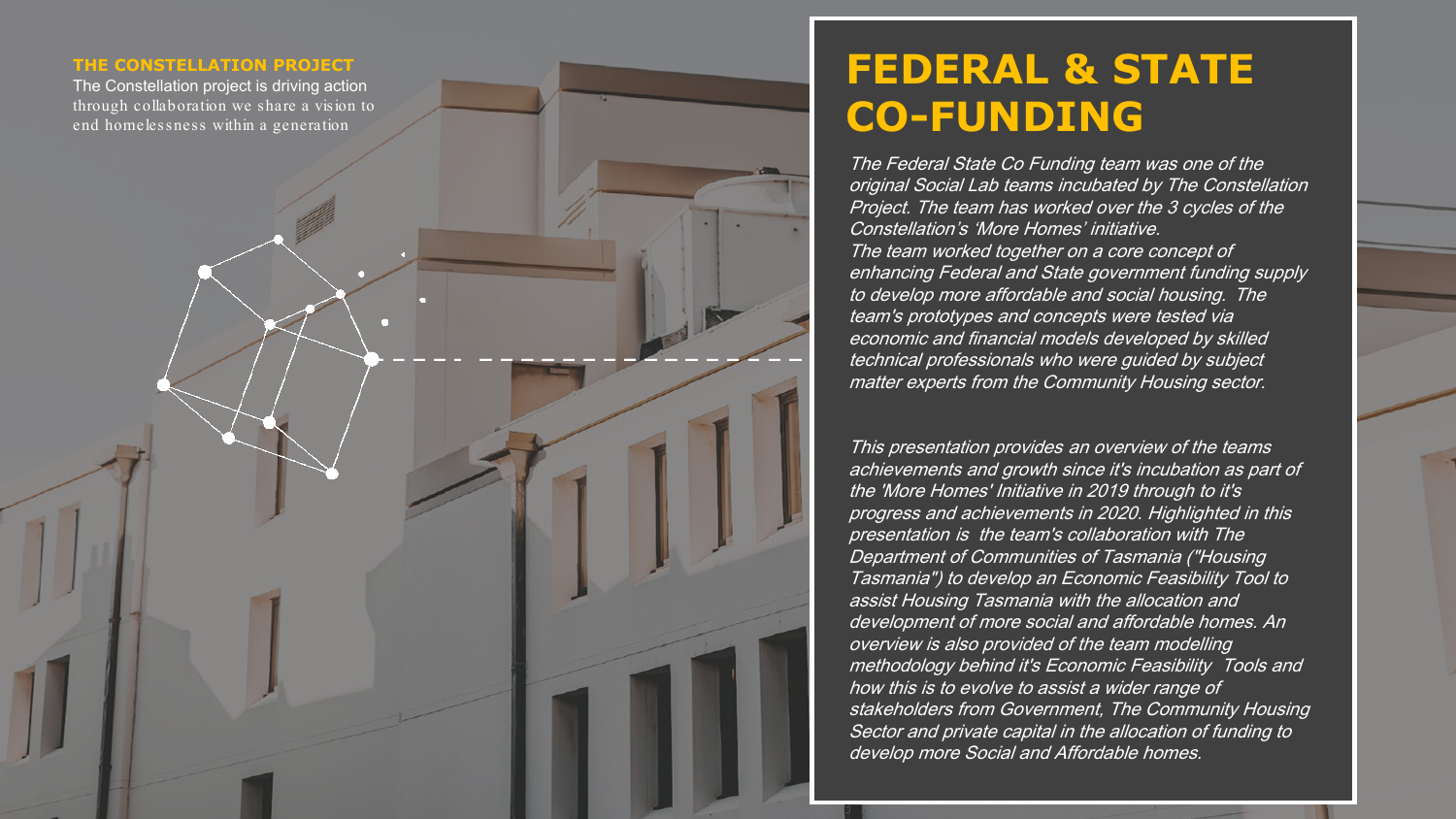## The Fed State Co Funding Team Journey

The Federal State Co Funding team was one of the original Social Lab teams incubated by The Constellation Project. The team has worked over the 3 cycles of the Constellation's 'More Homes' initiative.

The team worked together on a core concept of enhancing Federal and State government funding supply to develop more affordable and social housing. The teams concepts were tested via economic and financial models developed by skilled technical professionals who were guided by subject matter experts from the Community Housing sector.

The team is composed of a diverse range of professionals, who worked together to develop tested strategic models in partnership with Community Housing Providers, the Private Sector, Government Bodies and our other Lab Team Partners.

Our mission over our cycles of work and going forward is to utilize our team's skills in developing more efficient funding solutions to enhance and significantly increase social and affordable housing supply



- i. The **'Core Lab' team** is established and the Fed State Co Funding Team begins it's constellation Journey
- ii. The team engages in a **discovery phase** developing a prototype model that is presented at the June 19 Wrap event that still needs to be tested.

During the discovery phase the core lab team work towards identifying potential jurisdictions at a state level where a potential model can be implemented in.

- iii. The Department of Communities of Tasmania ('Housing Tasmania') collaborate with Core Lab Team to develop a feasibility tool to address social housing supply and development in the Tasmanian Context
- iv. A **Project Control Group** is created between The Constellation Project and Housing Tasmania to oversee the development of a Feasibility Tool
- v. Technical experts are onboarded (**actuarial and economic** modellers) to develop a tool which is successfully handed over at the conclusion of cycle II to Housing Tasmania

vi. The Fed State team has now adapted the model Feasibility Tool developed in Cycle I & II to be applied to a wider context.

A collaboration with external research partners and the Housing Capital Aggregator Teams established to enhance the capability of the tools developed in previous cycles to calculate subsidy and funding requirements for a portfolio of social and affordable housing developments. Agile modelling approaches are taken in order to develop an open source tool in the future.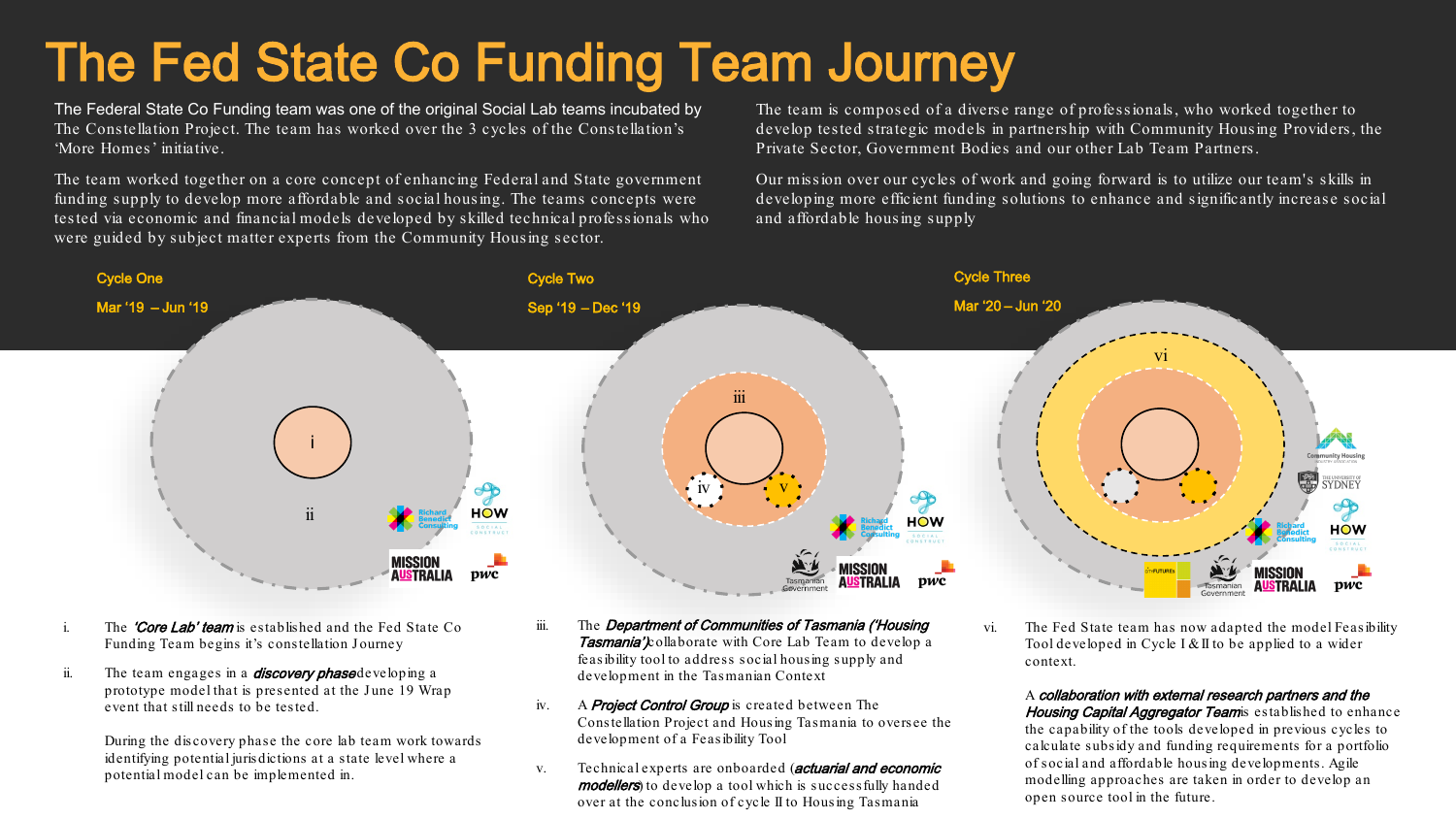## The Tasmanian Collaboration Journey

In June 2019 Department of Communities ('Housing Tasmania'') attended the Cycle I wrap event to learn about The Constellation Project. This initial introduction led to a collaboration between the Fed State Co Funding team and Housing Tasmanian on the development of an Economic Feasibility tool. A timeline of key milestones is outlined below:

June '19 – Housing Tasmania attend Cycle 1 Wrap Event

July '19 – Fed State team propose a collaboration with Housing Tasmania

August '19 – Constellation present to Tasmanian Parliamentary Commission on housing affordability in Tasmania

Sept '19 – Project Control Group established and collaboration on tool commences

Nov '19 – Workshops undertaken in Hobart

Dec '19 – Tool handed over by collaboration team to Housing Tasmania

A Project Control Group was established alongside the core lab team to oversee confidentiality and risk mitigation of the collaboration. The collaboration was undertaken via 3 workshops onsite in Tasmania and utilizing digital virtual platforms, by a lab team comprised of members of Housing Tasmania and The Constellation Project.

 $<sub>DWC</sub>$ </sub>

At the conclusion of the project a fit for purpose and dynamic Feasibility Tool was handed over to Housing Tasmania to assist with their mission to help the wider Tasmanian community.



Peter White Deputy Secretary Housing, Disability and Community Services

### What we intended and achieved in the Tasmanian context:

Co-design of flexible tool that is adaptable to circumstances

- Better understanding of housing demand
- Being able to determine what type of housing was required to meet the demand and undertake informed strategic planning
- Modelling of costs to provide housing types matched to demand
- Potential outcomes and benefits of new supply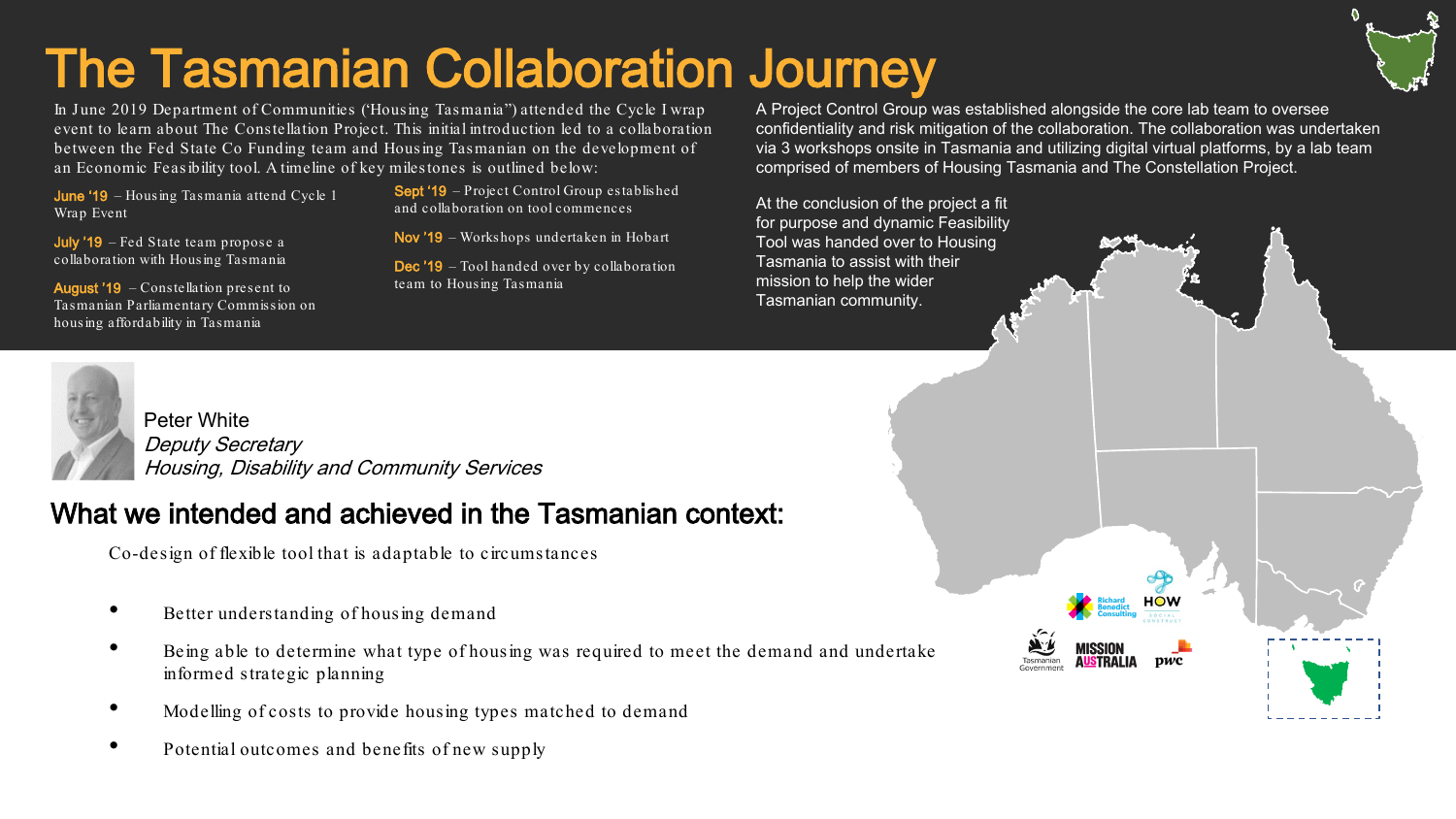## Key questions and tasks

#### Four Key questions

What is the unmet demand for social and affordable housing?

Match appropriate housing profile that needs to be developed to meet unmet demand

How can this housing be financed and delivered most efficiently and effectively?

What are the social and economic benefits from closing the gap in Tasmania?

HOW we stayed focused WHAT does The Tool do?

#### Key Outputs

| <b>Unmet Housing</b>                                            | Calculate the unmet demand based on existing and future housing supply construction                                                                                                                                                  |
|-----------------------------------------------------------------|--------------------------------------------------------------------------------------------------------------------------------------------------------------------------------------------------------------------------------------|
| Demand                                                          | pipeline. This was undertaken at a Local Government Area (LGA) level across a particular                                                                                                                                             |
| "The Gap"                                                       | State or Territory                                                                                                                                                                                                                   |
| What type of<br>housing is<br>needed to close<br><b>The Gap</b> | Provide the EFT users the ability to match different housing typologies that are required<br>across different predetermined user cohorts required to meet the calculated unmet<br>housing demand. This is undertaken at a LGA level. |
| Construction and                                                | Calculate the total land and construction costs that are required to build the required                                                                                                                                              |
| <b>Land Costs</b>                                               | housing profile across each LGA                                                                                                                                                                                                      |
| <b>Financing &amp;</b><br><b>Funding</b><br><b>Requirements</b> | Calculate the total financing requirements that are required to develop the housing profile<br>at a consolidated LGA level across a State or Territory                                                                               |
| Economic                                                        | Calculate the estimated economic benefits associated with the development of the                                                                                                                                                     |
| <b>Benefits</b>                                                 | housing profile that is required to meet the unmet demand at a State or Territory level                                                                                                                                              |

 $\ddot{\phantom{1}}$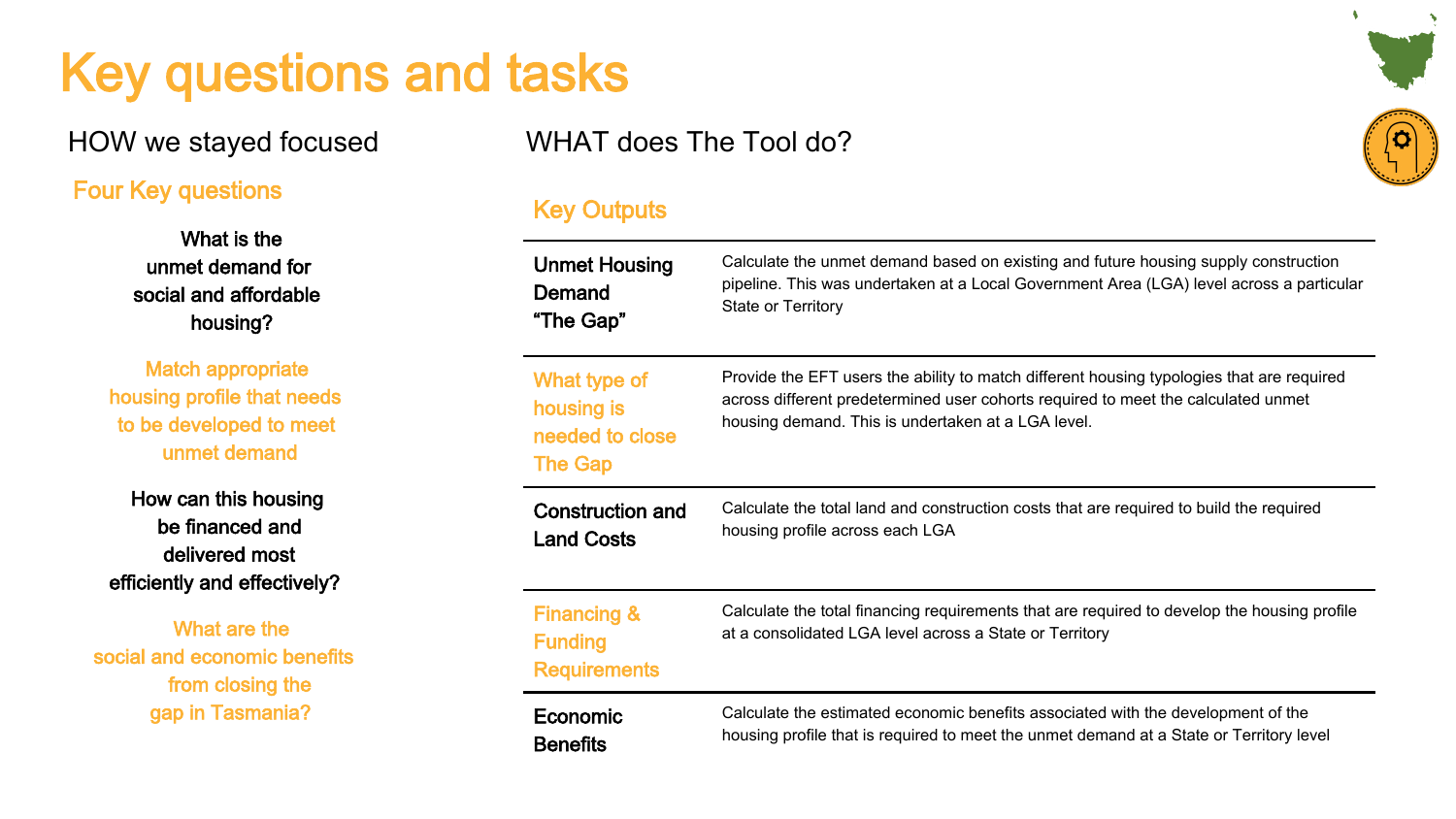### Tasmania Economic Feasibility Tool Overview HOW does the tool do it?

Outlined below is how the inputs, calculations and core outputs are developed from the EFT

### 1. User Populated Inputs 2. Automated Calculation 3. Dashboard Outputs

This is the input step. The EFT user is required to populate inputs from data sources such as:

- Demographic and housing user profiles
- Construction Costs
- Land Costs
- Financing requirements (debt terms, gearing, government funding)
- Economic benefits

All inputs (with the exception of the financing and economic inputs) are inputted at a LGA level.

Financing and economic inputs are inputted at a consolidated level.

### 2. Automated Calculation

Automated calculations utilizing the user populated inputs from Step 1 are undertaken. The calculation logic for these calculations are based on the particular scope of the project. Calculation complexity is kept to a minimum and follow best practice modelling guidelines.

Example of calculations undertaken include:

- Total cost and required funding profile (total cost per dwelling multiplied by number of dwelling)
- Debt repayment profile (this is based off debt terms and repayment profiles and is calculated on an annual basis)
- Equity funding gap calculated as the shortfall of funding required after Government and Debt funding has been injected into the project

A Dashboard is developed incorporating the core inputs and calculations in a presentable and user friendly template.

The EFT presently captures the following on it's dashboard summary:

- Total unmet demand
- Total construction need
- Cash Flow and spend profile (calculated for 10 years on an annual timeframe)
- Debt repayment profile
- Total sources and uses of funds (presented graphically and in a table format)
- Total economic cost benefits and savings

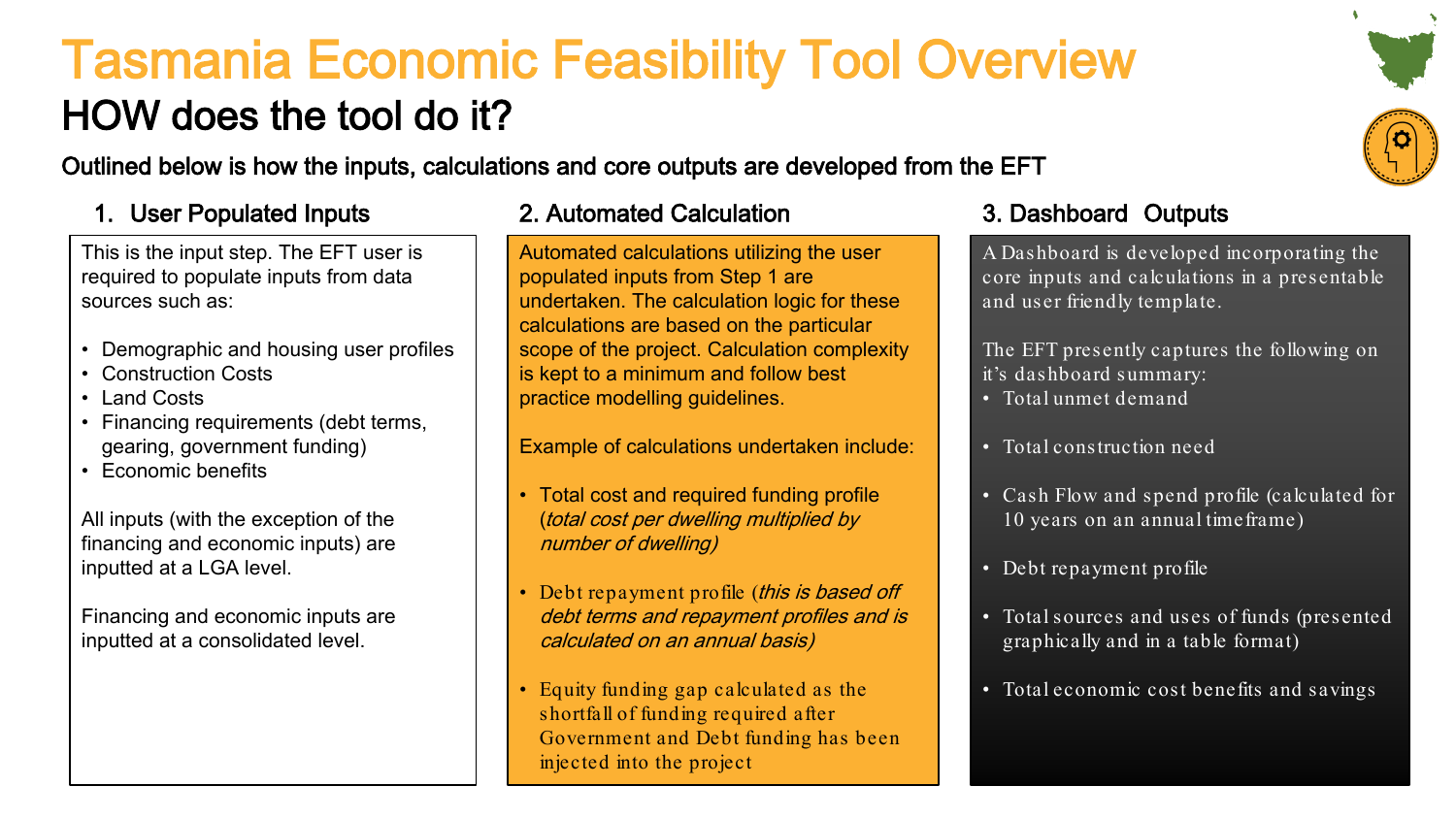## Economic Feasibility Tool

#### Key Outputs from the Tasmanian Economic Feasibility Tool **National Conomic Examania Economic Feasibility Tool**





- The tool is flexible and adaptable
- Outlines the Level of housing demand
- Assists with **Strategic Asset Management** planning

Ð

O

- Assist with a proactive **Procurement** strategy
- Based on an **Area** approach:
	- Local Government Area
	- Regional
	- State-wide
- Outlines Investment options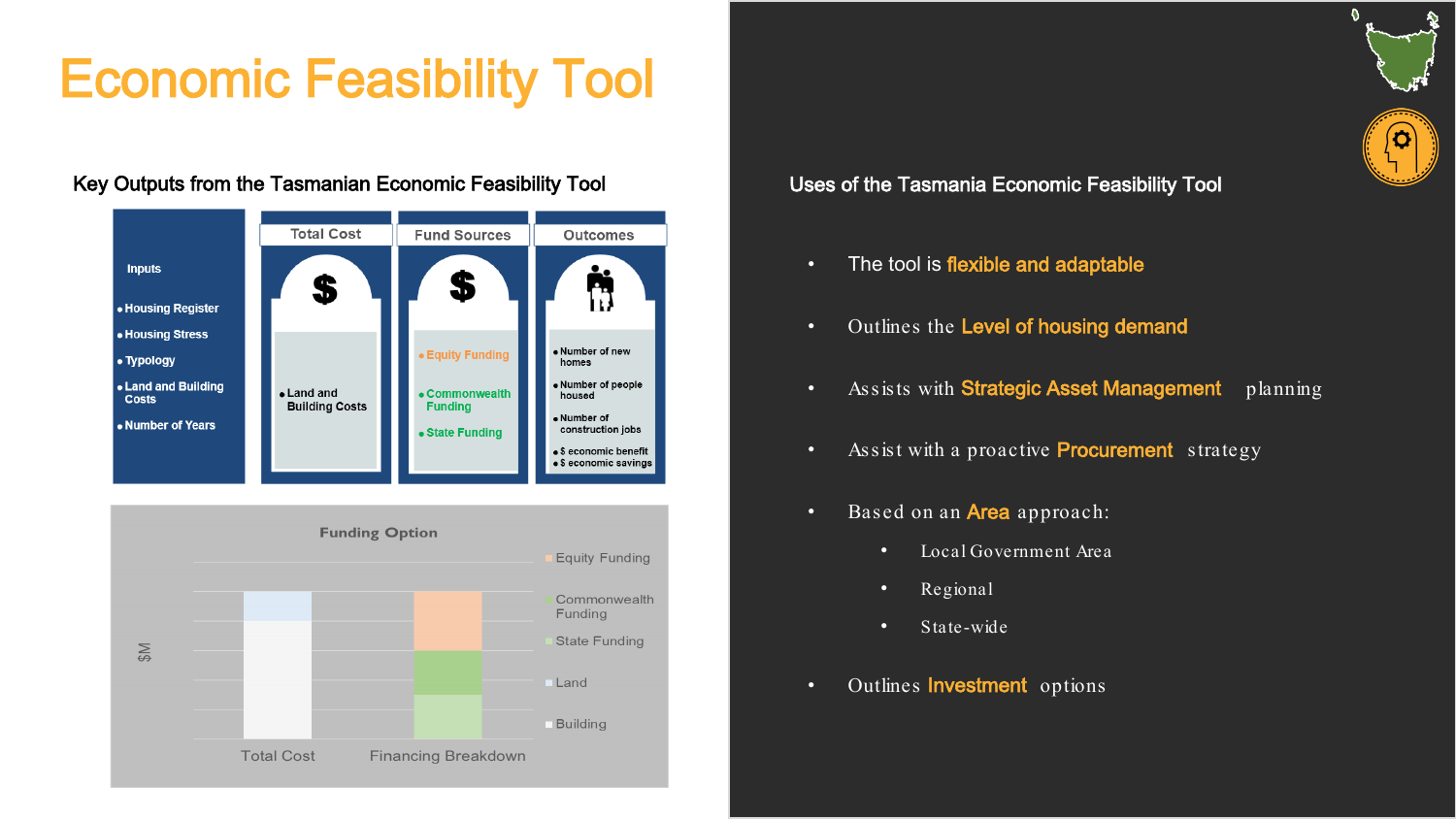# Our Achievements in 2020

### Modelling framework

### Development Model **Investment Model Investment Model Portfolio**

| <b>LAND PURCHASE OR CONCESSION</b>                             |  |                                      |  |                               |  |  |  |
|----------------------------------------------------------------|--|--------------------------------------|--|-------------------------------|--|--|--|
| <b>DEVELOPMENT FEASIBILITY</b>                                 |  |                                      |  |                               |  |  |  |
| <b>STANDARD</b><br><b>DESIGN</b><br><b>CONFIGURATION</b>       |  | <b>CAPITAL</b><br><b>STRUCTURING</b> |  | <b>CONSTRUCTIO</b><br>N COSTS |  |  |  |
| <b>UNIT COST</b><br><b>UNIT COST</b><br><b>STUDIO</b><br>1 BED |  | <b>UNIT COST</b><br>2 BED            |  | <b>UNIT COST</b><br>3 BED     |  |  |  |



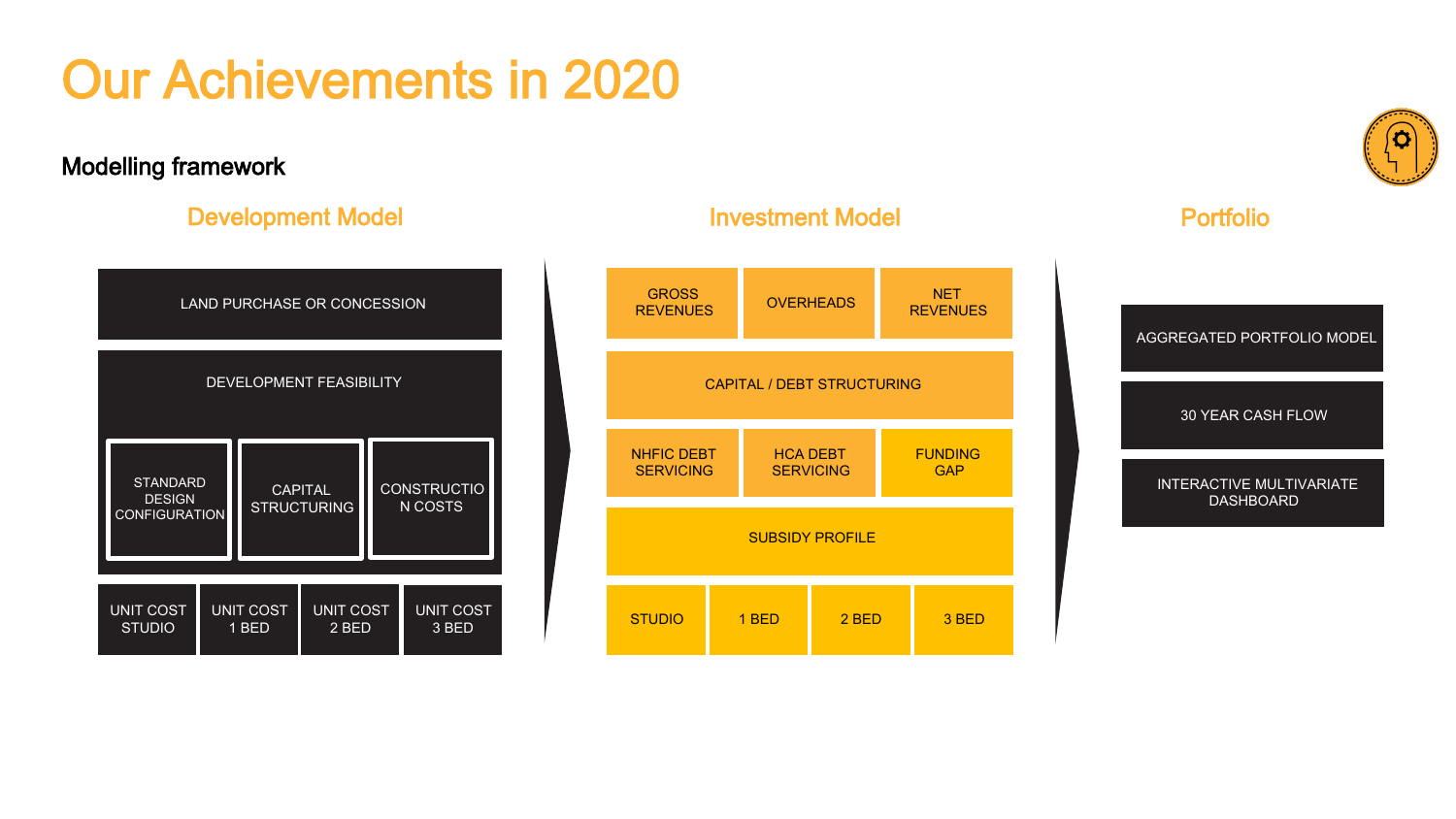# Development of new way of working with our tools



A Dynamic Adaptive Open Source Tool

1.20 \$1.07bn \$38279M Portfolio 50% 36% 1.5% 5.51% 3000 **PROJECT FINANCE DASHBOARD** NHEIG LVR **HCAVR** NHEIC DSCE NHFIC Debt Interest Rat **Total Number of Units Total Assets** Model **HCA IRR** Total HCA SubDe **Development Feasibility** Revenue **Filters**  $1000$ Model Gross Revenue & Subsidy (BOOST) Portfolio 100M  $996$ 80% Scenario Construction Cost 50M Portfolio  $\bullet$  Contingency  $60%$ Mamt/Dev Fees 0<sub>M</sub> A Land Cost NHFIC Debt 40% **ROW**  $\overline{\phantom{1}}$ 30 HCA SubDebt Outgoings CHP Equity Overheads ONHFIC Interest ONHFIC Debt Amortisation OHCA SubDebt Interest OHCA SubDebt Principal Amortisation  $2000$ Land Concession 100M 50M Cost Financing LVR vs. DSCR  $0<sub>M</sub>$ PRIME) LVR ANHEIC DSCE **Capital Structure** CHP Equity OHCA SubDebt Cand Concession ONHFIC Debt  $10$  $20$  $30$ Ave. Constr Cost **Product Mix** Ave. Const Affordable Social Cost Type Housing Housing Housing \$247,000 230  $40$ 530 \$371,000 450 100 950 \$470,000 220 60 420 0<sub>bn</sub>

The Fed State team has now adapted the model Feasibility Tool developed in Cycle I & II to be applied to a wider context.

A collaboration with external research partners and the Housing Capital Aggregator Team has been established to enhance the capability of the tools developed in previous cycles to calculate subsidy and funding requirements for a portfolio of social and affordable housing developments. Agile modelling approaches are taken in order to develop an open source tool in the future.